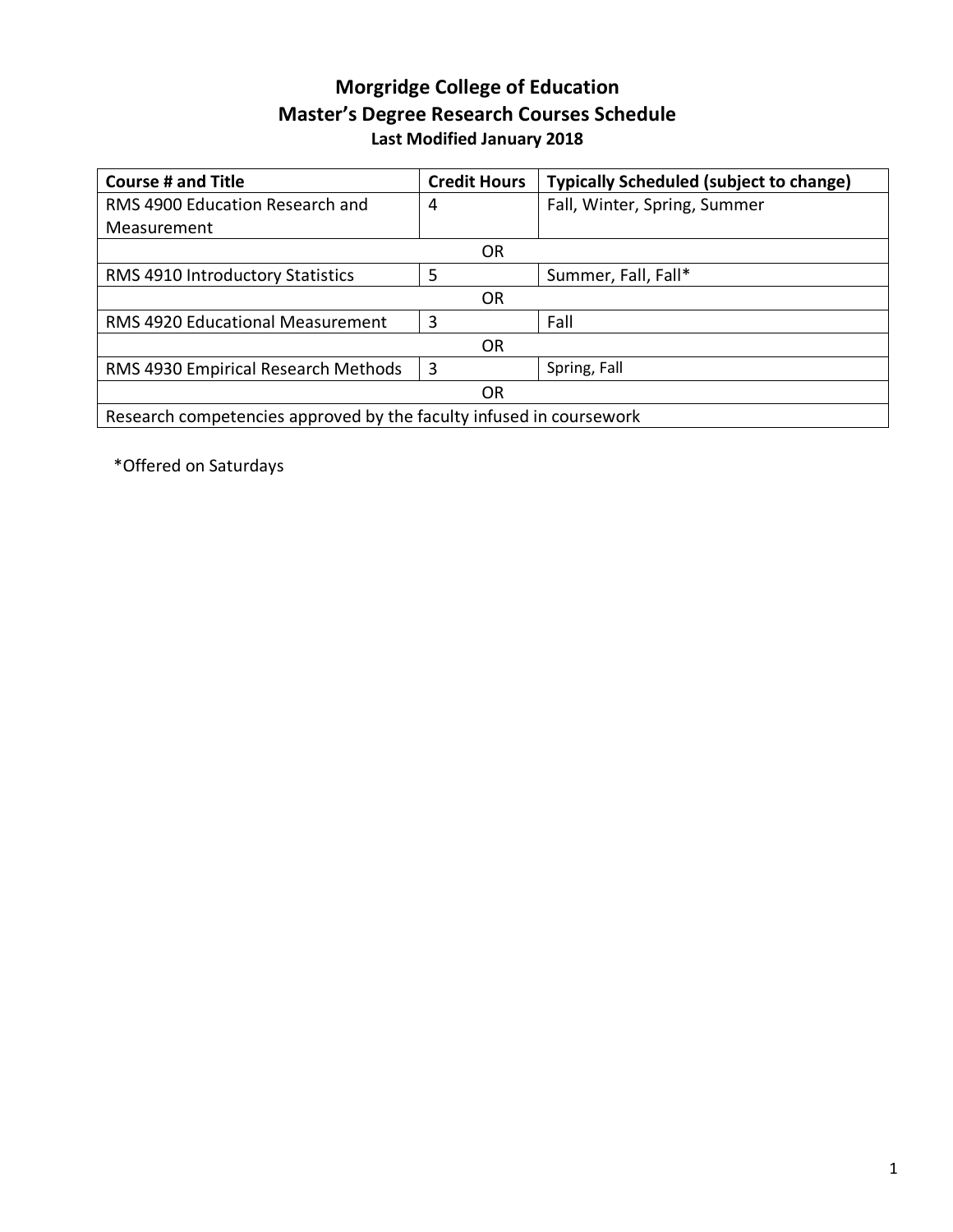## **Morgridge College of Education PhD Degree Research Courses Schedule Last Modified January 2018**

 $\mathbf{r}$ 

| <b>INTRODUCTORY LEVEL</b>                                                   |                     |                      |                                                |  |  |
|-----------------------------------------------------------------------------|---------------------|----------------------|------------------------------------------------|--|--|
|                                                                             | <b>Credit Hours</b> | <b>Prerequisites</b> | <b>Typically Scheduled (subject to change)</b> |  |  |
| <b>Course # and Title</b>                                                   |                     |                      |                                                |  |  |
| RMS 4910 Introductory<br><b>Statistics</b>                                  | 5                   | None                 | Summer, Fall, Fall*                            |  |  |
| RMS 4920 Educational<br>Measurement                                         | $\overline{3}$      | None                 | Fall                                           |  |  |
| RMS 4921 Psychometric<br>Theory                                             | 3                   | <b>RMS 4910</b>      | Fall                                           |  |  |
| RMS 4930 Empirical<br><b>Research Methods</b>                               | 3                   | None                 | Fall, Spring                                   |  |  |
| RMS 4931 Survey and<br>Design Analysis                                      | $\overline{3}$      | <b>RMS 4910</b>      | Winter, Spring                                 |  |  |
| RMS 4940 Structural<br><b>Foundations of Research</b><br>in Social Sciences | $\overline{3}$      | None                 | Fall                                           |  |  |
| RMS 4941 Introduction<br>to Qualitative Research                            | $\overline{4}$      | None                 | Fall, Winter, Spring                           |  |  |
| RMS 4952 Research<br>Ethics                                                 | $\mathbf{1}$        | None                 | Fall                                           |  |  |
| RMS 4954 Grant Writing                                                      | $\overline{3}$      | None                 | Spring, odd numbered years                     |  |  |
| RMS 4960 Program<br><b>Evaluation Theory</b>                                | 3                   | None                 | Fall                                           |  |  |
| RMS 4962 Program<br>Development and<br>Assessment                           | 3                   | None                 | Winter                                         |  |  |

## **INTERMEDIATE LEVEL**

| RMS 4911 Correlation    | 4 | <b>RMS 4910</b> | Fall, Winter               |
|-------------------------|---|-----------------|----------------------------|
| and Regression          |   |                 |                            |
| RMS 4912 Analysis of    | 5 | <b>RMS 4910</b> | Winter                     |
| Variance                |   |                 |                            |
| RMS 4922 Item Response  | 3 | RMS 4910,       | Winter, odd numbered years |
| Theory                  |   | <b>RMS 4921</b> |                            |
| RMS 4932 Meta-Analysis  | 3 | RMS 4910,       | Spring                     |
| Social Science Research |   | and RMS 4911    |                            |
|                         |   | or RMS 4912     |                            |
| RMS 4942 Qualitative    | 4 | <b>RMS 4941</b> | Winter, Spring             |
| Data Collection and     |   | or permission   |                            |
| Analysis                |   | of instructor   |                            |